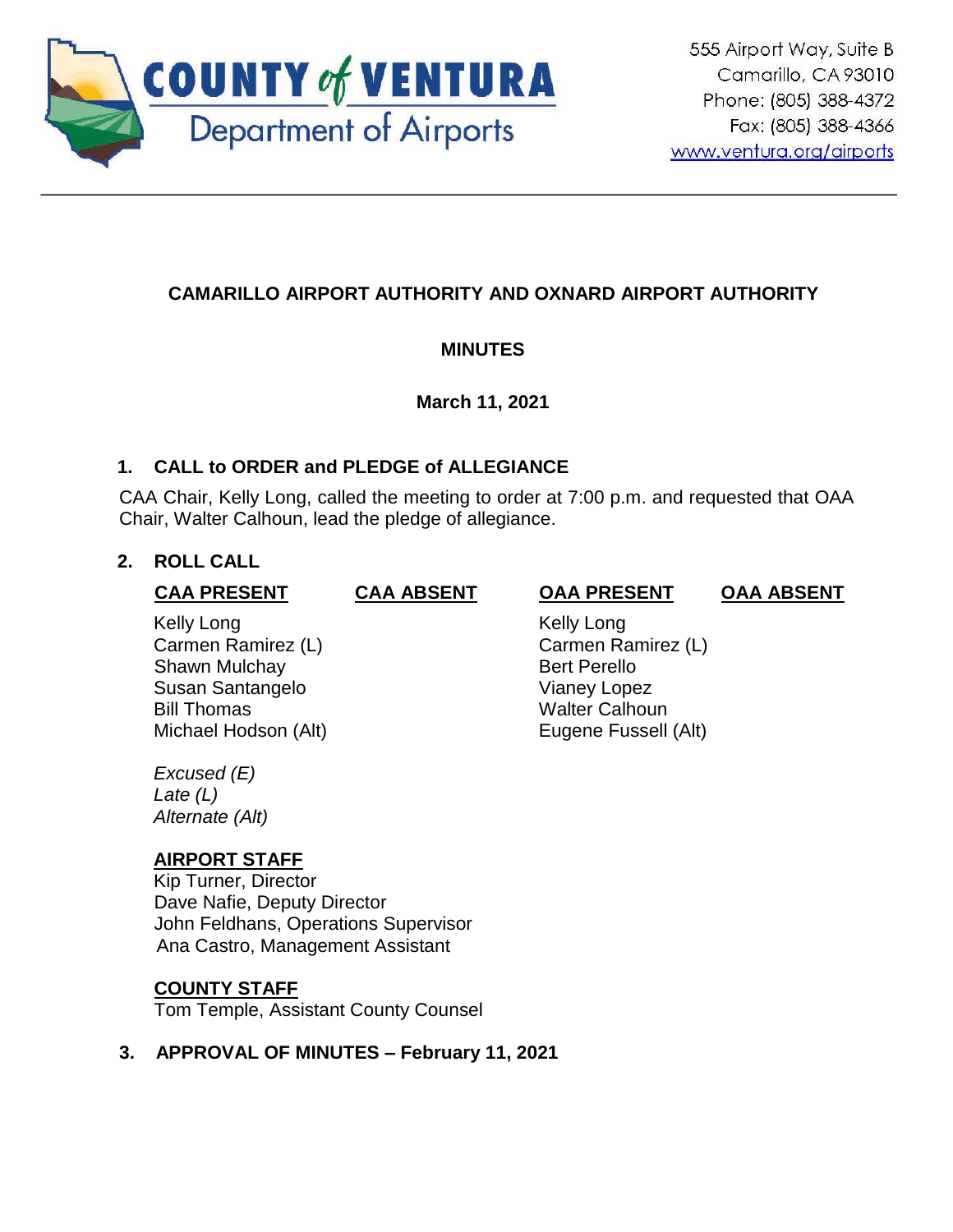*Camarillo Airport Authority: Public Member Bill Thomas moved to approve the February meeting minutes and Vice Mayor Shawn Mulchay seconded the motion. All members voted in favor and the motion passed unanimously 4-0. Supervisor Carmen Ramirez was absent for the vote.*

*Oxnard Airport Authority: Supervisor Kelly Long moved to approve the February meeting minutes and Councilmember Vianey Lopez seconded the motion. All members voted in favor and the motion passed unanimously 4-0. Supervisor Carmen Ramirez was absent for the vote.*

### **4. PUBLIC COMMENT PERIOD**

None.

- **5. UNFINISHED BUSINESS – NONE**
- **6. NEW BUSINESS**

#### **CAMARILLO & OXNARD AIRPORT AUTHORITY**

**A. Subject: Approval of the Revised Form Hangar Lease Agreement for Privately Owned Hangars at the Camarillo and Oxnard Airports to Replace Monthto-Month Leases with Term Leases; Authorization for the Director of Airports or His Designee to Terminate All Existing Month-to-Month Hangar Lease Agreements for Privately Owned Hangars and to Sign the Revised Form Lease Agreement with Tenants of Existing Hangars.**

#### **Recommendations:**

Staff requests that your Commission/Authorities recommend that the Board of Supervisors:

- 1. Approve the revised form hangar lease agreement for privately owned hangars at the Camarillo and Oxnard Airports (Exhibit 3), to replace the current month-to-month leases with term leases; and
- 2. Authorize the Director of Airports or his designee to terminate all existing month-tomonth lease agreements for privately owned hangars and to sign the revised form lease agreement in Exhibit 3 with tenants of existing privately owned hangars.

Director Kip Turner provided historical background on the private hangar lease agreement. Director Turner also reported back on revisions to six sections of the private hangar lease agreement that was requested of staff. Director Turner shared that a revised draft of the proposed lease agreement was sent in a mass email on February 1, 2021 to all private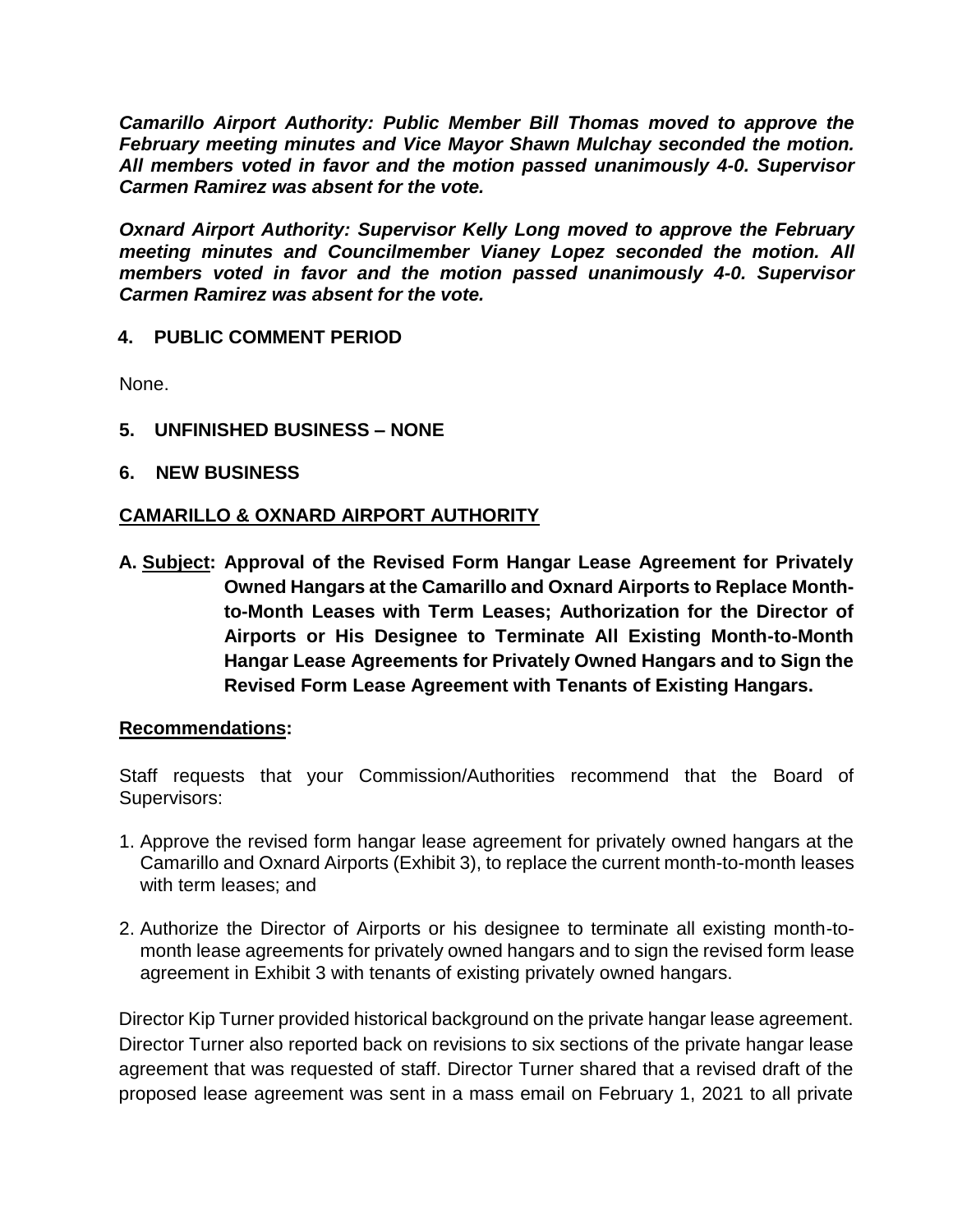hangar owners, Camarillo Oxnard Hangar Owners and Tenants Association (COHOTA) representatives, Aviation Advisory Commission members, Camarillo/Oxnard Airport Authority members, County leadership, and others that may have had an interest in the agreement. Staff hosted a virtual meeting on February 11, 2021 with all interested hangar owners to receive feedback and address questions and concerns relating to the agreement. Further edits were made to the agreement after staff received feedback from interested parties. The additional edits can be seen in Exhibit 2 of the meeting packet regarding this item. Mr. Turner reviewed key differences between the current lease and the proposed lease. Tom Temple, Assistant County Counsel, explained components, including notice requirements, of section 39 of the lease. A discussion took place regarding section 39 and the lack of a mediation clause in the agreement. Scott Barer, President of COHOTA, reviewed a PowerPoint presentation outlining COHOTA's objections to the proposed hangar lease agreement. Authority members provided their feedback and recommendations to County staff.

*Camarillo Airport Authority: Public Member Bill Thomas moved to set aside the section about decals regarding paragraph #10 of the proposed private hangar lease agreement and address the decals in a separate meeting. County staff to meet with COHOTA and possibly the speakers (specialists) who provided comments during the meeting to finalize section 39 of the proposed lease agreement. County staff to bring this item back in no more than 60 days, or no later than the May meeting. Supervisor Kelly Long seconded the motion. All members voted in favor and the motion passed unanimously 5-0.*

*Oxnard Airport Authority: Councilmember Bert Perello moved to set aside the section about decals regarding paragraph #10 of the proposed private hangar lease agreement and address the decals in a separate meeting. County staff to meet with COHOTA and possibly the speakers (specialists) who provided comments during the meeting to finalize section 39 of the proposed lease agreement. County staff to bring this item back in no more than 60 days, or no later than the May meeting. Public Member Walter Calhoun seconded the motion. All members voted in favor and the motion passed unanimously 5-0.*

## **B. Subject: Proposed Change to Meeting Time of the Camarillo Airport Authority and Oxnard Airport Authority**

## **Recommendation:**

Staff requests that your Authorities discuss and approve a selection from the following meeting time options: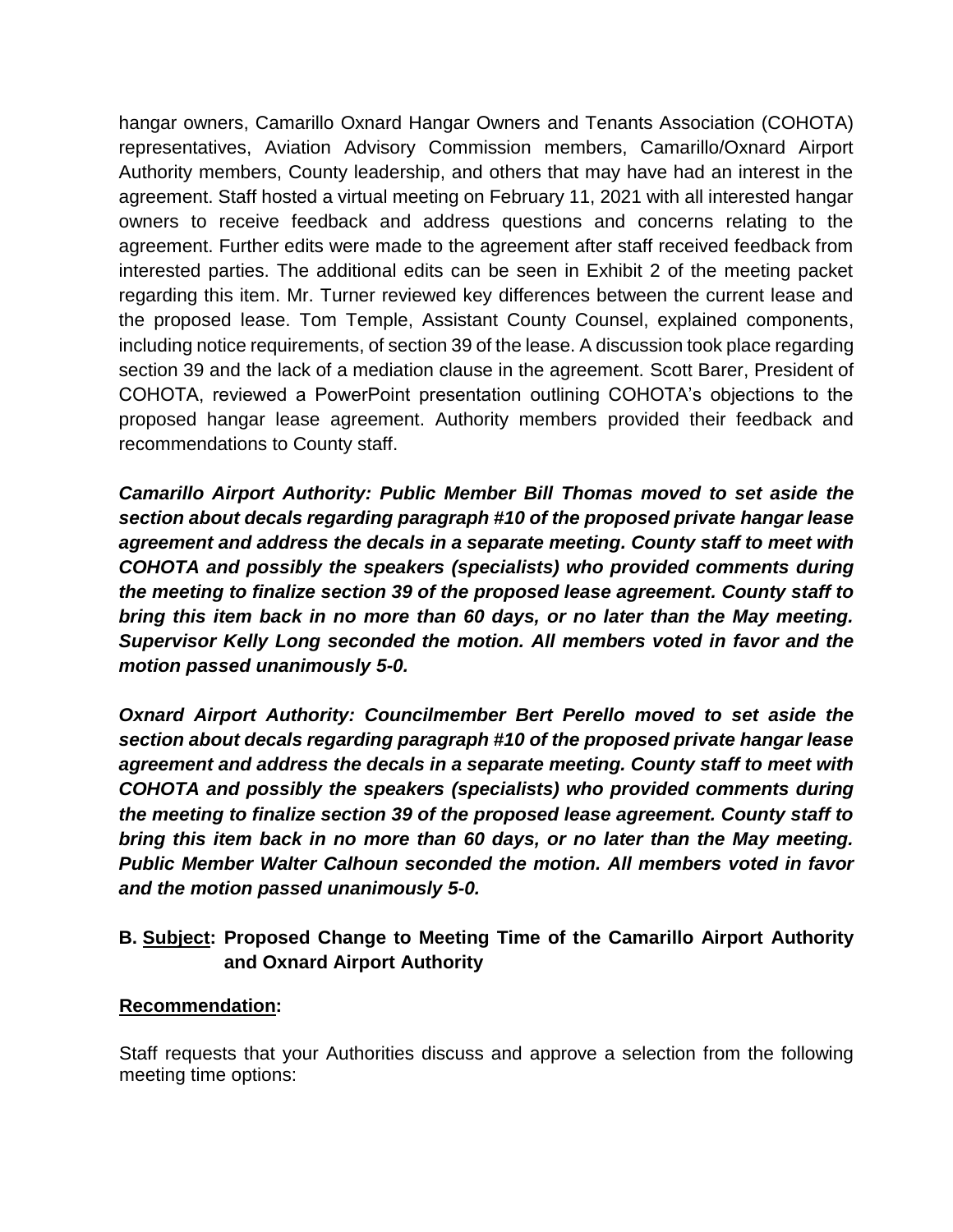- 1. Start the meeting at 5:00 p.m.
- 2. Start the meeting at 5:30 p.m.
- 3. Start the meeting at 6:00 p.m.
- 4. Start the meeting at 6:30 p.m.
- 5. Keep the current time of 7:00 p.m.

A discussion took place among Authority members regarding each member's availability and preferences as it pertains to the proposed meeting start times.

*Camarillo Airport Authority: Supervisor Carmen Ramirez moved to approve a meeting start time of 6:30 p.m. and Public Member Bill Thomas seconded the motion. All members voted in favor and the motion passed unanimously 5-0.*

*Oxnard Airport Authority: Supervisor Kelly Long moved to approve a meeting start time of 6:30 p.m. and Supervisor Carmen Ramirez seconded the motion. All members voted in favor and the motion passed unanimously 5-0.*

## **7. DIRECTOR'S REPORT**

Director Kip Turner shared that the Northeast Hangar Development project at Camarillo Airport is complete. Regarding the master plan study for both Camarillo and Oxnard airports, Director Turner reminded Authority members that the first public workshop is scheduled on May 13, 2021. Publication materials for the workshop are being prepared and will go out to the public.

## **8. REPORTS**

Monthly Activity Report – January 2021 Monthly Noise Complaints – January 2021 Consultant Reports – January 2021 Airport Tenant Project Status – February 2021 Project Status – February 2021 Financial Statements Period Ended – December 31, 2020 Financial Statements Second Quarter – FY 2020/2021 Meeting Calendar

#### *Reports were received and filed.*

## **9. CORRESPONDENCE**

Email dated February 1, 2021 at 12:25 p.m. regarding proposed private hangar ground lease

Email dated February 1, 2021 at 1:27 p.m. regarding proposed private hangar ground lease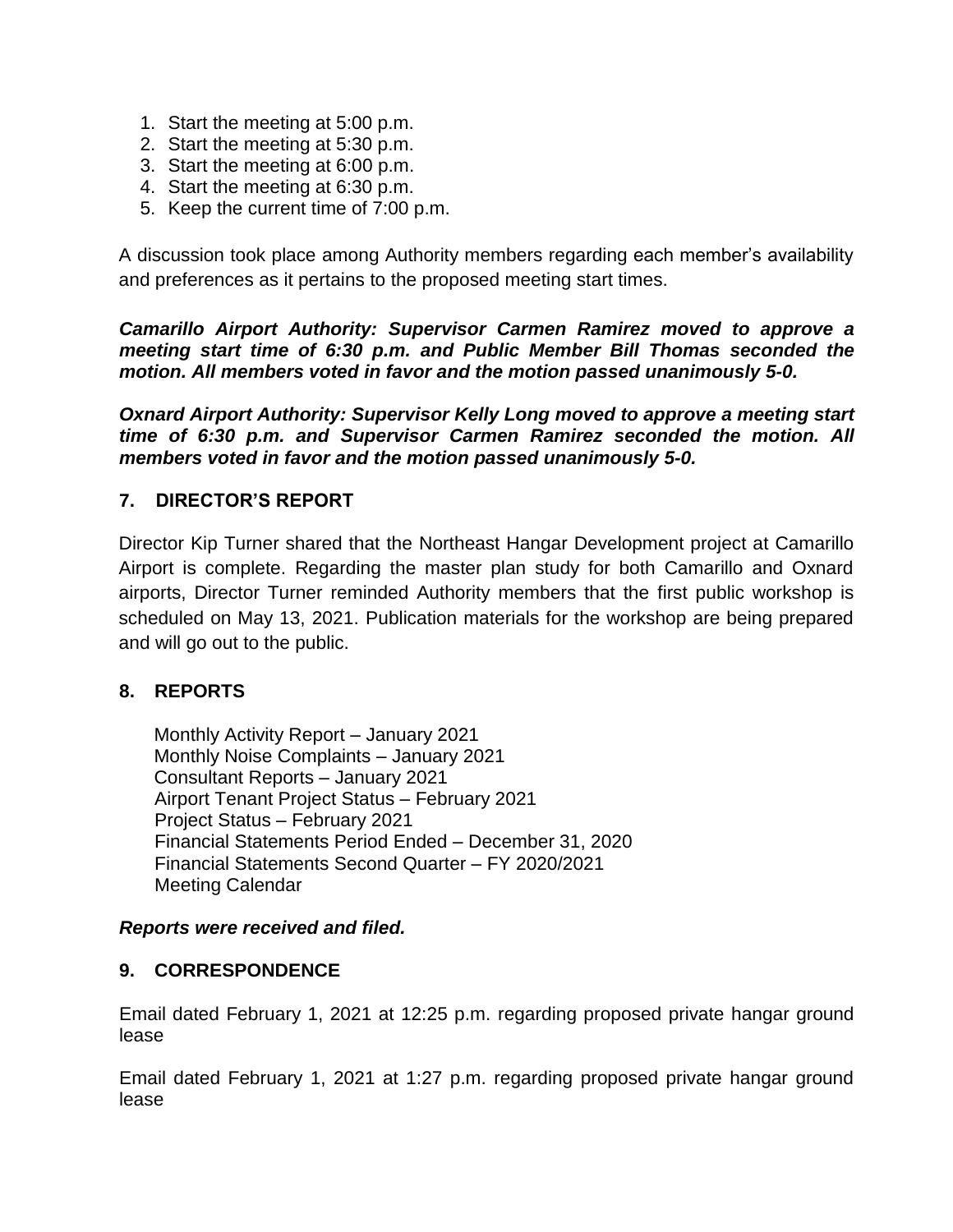Email dated February 2, 2021 at 9:12 a.m. regarding proposed private hangar ground lease

Email dated February 2, 2021 at 9:16 a.m. regarding proposed private hangar ground lease

Email dated February 2, 2021 at 1:08 p.m. regarding proposed private hangar ground lease

Email dated February 3, 2021 at 1:09 p.m. regarding proposed private hangar ground lease

Email dated February 3, 2021 at 1:37 p.m. regarding proposed private hangar ground lease

Email dated February 8, 2021 at 3:24 p.m. regarding proposed private hangar ground lease

Email dated February 9, 2021 at 11:26 a.m. regarding proposed private hangar ground lease

Email dated February 9, 2021 at 3:22 p.m. regarding proposed private hangar ground lease

Email dated February 10, 2021 at 10:32 a.m. regarding proposed private hangar ground lease

Email dated February 10, 2021 at 12:25 p.m. regarding proposed private hangar ground lease

Email dated February 10, 2021 at 1:53 p.m. regarding proposed private hangar ground lease

Email dated February 10, 2021 at 5:44 p.m. regarding proposed private hangar ground lease

Email dated February 11, 2021 at 9:18 a.m. regarding proposed private hangar ground lease

Email dated February 11, 2021 at 11:01 a.m. regarding proposed private hangar ground lease

Email dated February 11, 2021 at 12:51 p.m. regarding proposed private hangar ground lease

Email dated February 11, 2021 at 2:55 p.m. regarding proposed private hangar ground lease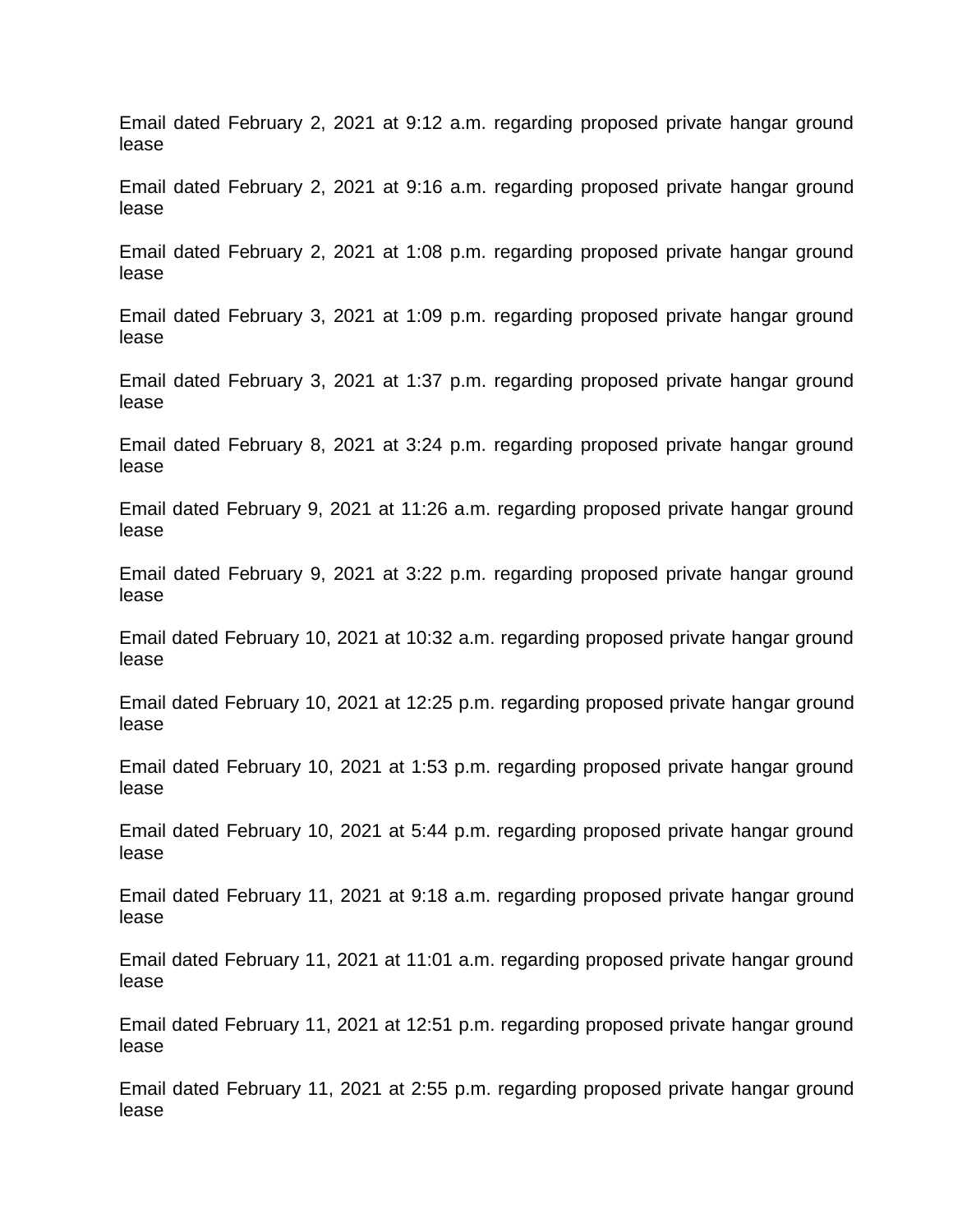Email dated February 11, 2021 at 2:57 p.m. regarding proposed private hangar ground lease

Email dated February 16, 2021 at 9:42 a.m. regarding proposed private hangar ground lease

Email dated February 16, 2021 at 11:12 a.m. regarding proposed private hangar ground lease

Email dated February 16, 2021 at 11:32 a.m. regarding proposed private hangar ground lease

Email dated February 16, 2021 at 11:51 a.m. regarding proposed private hangar ground lease

Email dated February 16, 2021 at 4:05 p.m. regarding proposed private hangar ground lease

Email dated February 16, 2021 at 4:28 p.m. regarding proposed private hangar ground lease

Email dated February 22, 2021 at 9:00 a.m. regarding proposed private hangar ground lease

Email dated February 22, 2021 at 11:51 a.m. regarding proposed private hangar ground lease

Email dated February 24, 2021 at 2:42 p.m. regarding proposed private hangar ground lease

Email dated February 24, 2021 at 3:34 p.m. regarding proposed private hangar ground lease

Email dated February 24, 2021 at 4:06 p.m. regarding proposed private hangar ground lease

Email dated February 25, 2021 at 3:27 p.m. regarding proposed private hangar ground lease

Email dated February 25, 2021 at 3:32 p.m. regarding proposed private hangar ground lease

Email dated February 25, 2021 at 5:09 p.m. regarding proposed private hangar ground lease

Email dated February 26, 2021 at 11:45 a.m. regarding proposed private hangar ground lease